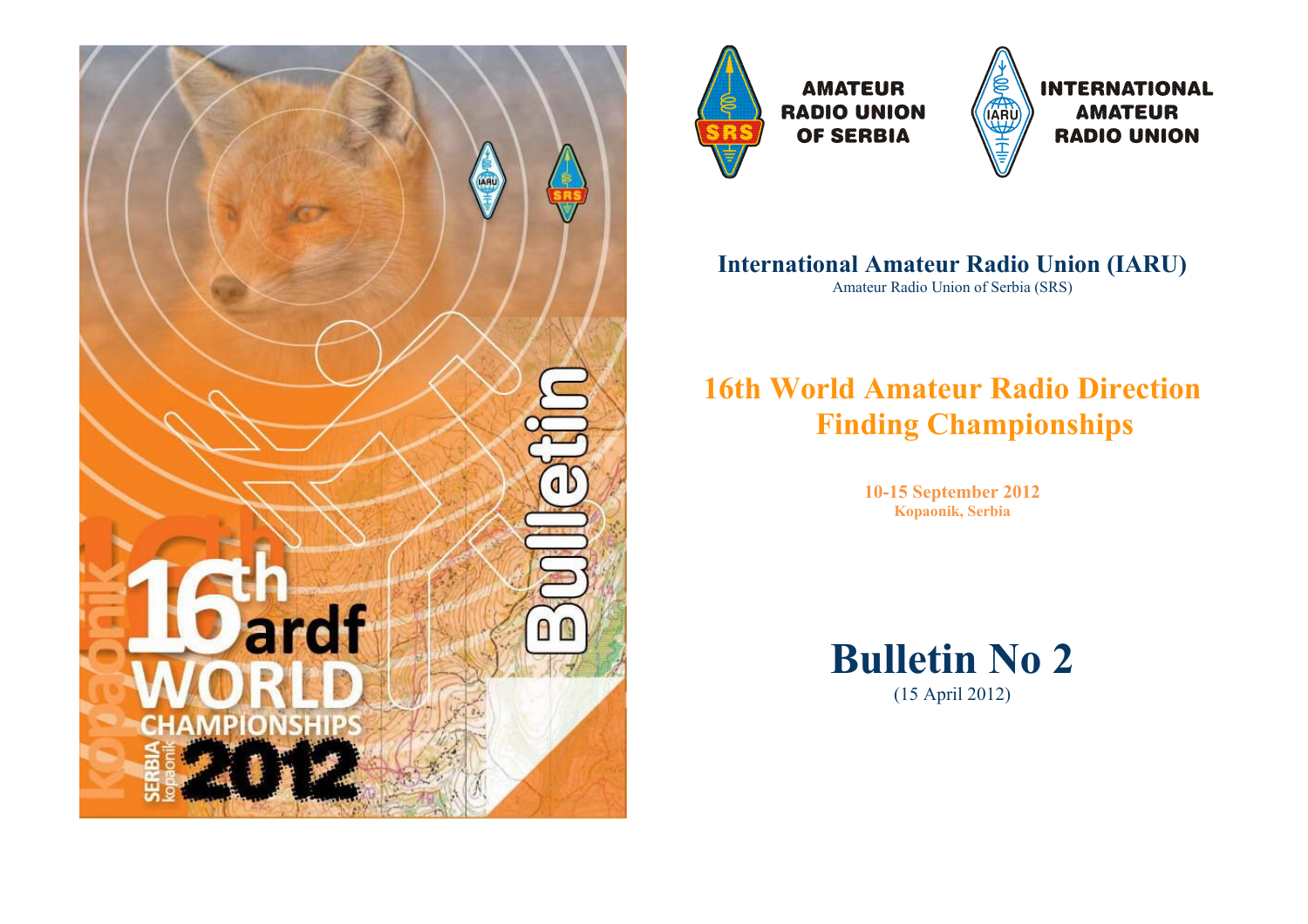#### To all IARU Societies

#### Dear ARDF friends,

The Amateur Radio Union of Serbia (SRS), the hosting Society of the 16th IARU WORLD ARDF Championships 2012, has the honour and the pleasure of inviting you and your members to visit our country and participate at this Championships.

We take this opportunity to invite not only your competitors but also your radio amateurs and fans of this radio sport as well. They will have a chance to enjoy the unique natural beauty of Serbia and also our hospitality.

SRS is proud to host this event and the 1st WORLD Foxoring and Sprint ARDF Championships.

The second ARDF WCH for the blind and the World Cup, which will take place during training camp, will make this event a real festival of ARDF.

Amateur Radio Union of Serbia (SRS)

## Venue:

## Kopaonik, a famous ski resort

- $\triangle$  Kopaonik is located 290km from the capital city Belgrade, and is one of the most popular tourist destinations in Serbia.
- $\triangle$  The unique climate and the endless possibilities for sport and recreation make Kopaonik an ideal place for active holidays and also empathy with the natural world.
- $\triangle$  Kopaonik is also called the "mountain of the sun" by virtue of nearly 200 sunny days per year.
- $\triangle$  Due to its natural beauty Kopaonik was designated a National park in 1981.

#### Transportation to the venue:

• Nikola Tesla International airport (Belgrade), is located 290 km from the resort of Kopaonik (3,5 hours by car). A large number of airlines have direct flights from the major European capitals to the capital Belgrade.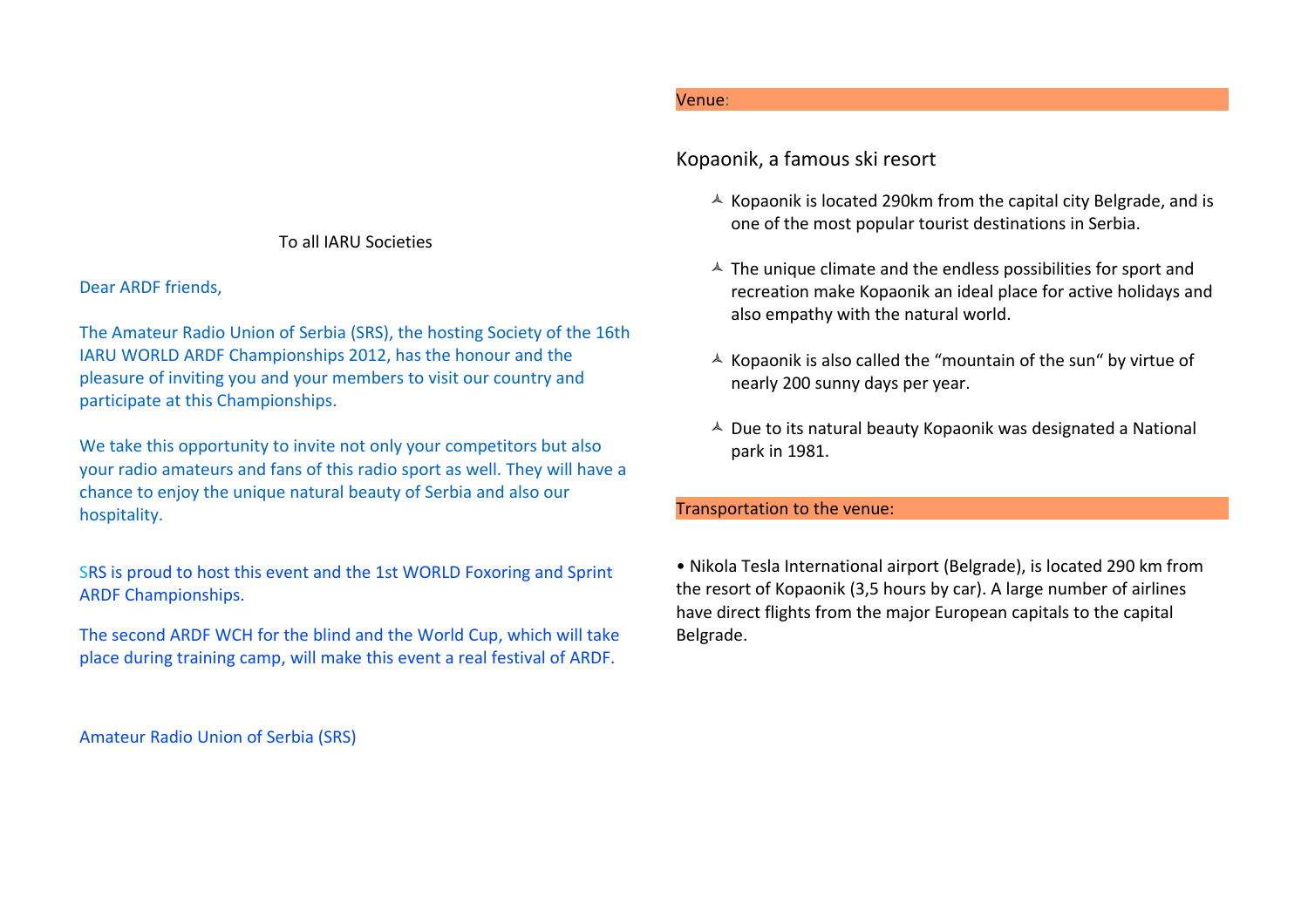#### Accommodation:

The accommodation will be provided in hotels at the MK Mountain Resort.

The accommodation available includes the Grand Hotel & Spa\*\*\*\*, the Family Hotel Angella\*\*\*\* and the Konaci apartments.

Double and triple rooms with WC, bath, Wi-Fi and TV are available.

Complimentary use of Grand Oaza Spa, Wellness centre etc.



More details:

**<http://ardf2012.org/championships/event-centre.html>**

#### Programme for the Championships:

- $\triangle$  10 September, Monday Arrival, accommodation
- $\triangle$  11 September, Tuesday Training on both bands, competition for blind people, official opening.
- $\triangle$  12 September, Wednesday Classic ARDF First competition (80m) and 2m), awarding ceremony, official meetings
- $\triangle$  13 September, Thursday Sprint WCH  $*$ , awarding ceremony $**$ , picnic, official meetings
- $\triangle$  14 September, Friday Classic ARDF Second competition (80m) and 2m), awarding, closing ceremony and HAMFEST (banquet)
- $\triangle$  15 September, Saturday –Departure, extra day for Foxoring participants - Foxoring WCH\*, awarding ceremony\*\*
- $\triangle$  16 September, Sunday Departure for Foxoring participants

\* individual ranking only; \*\*medals and certificates;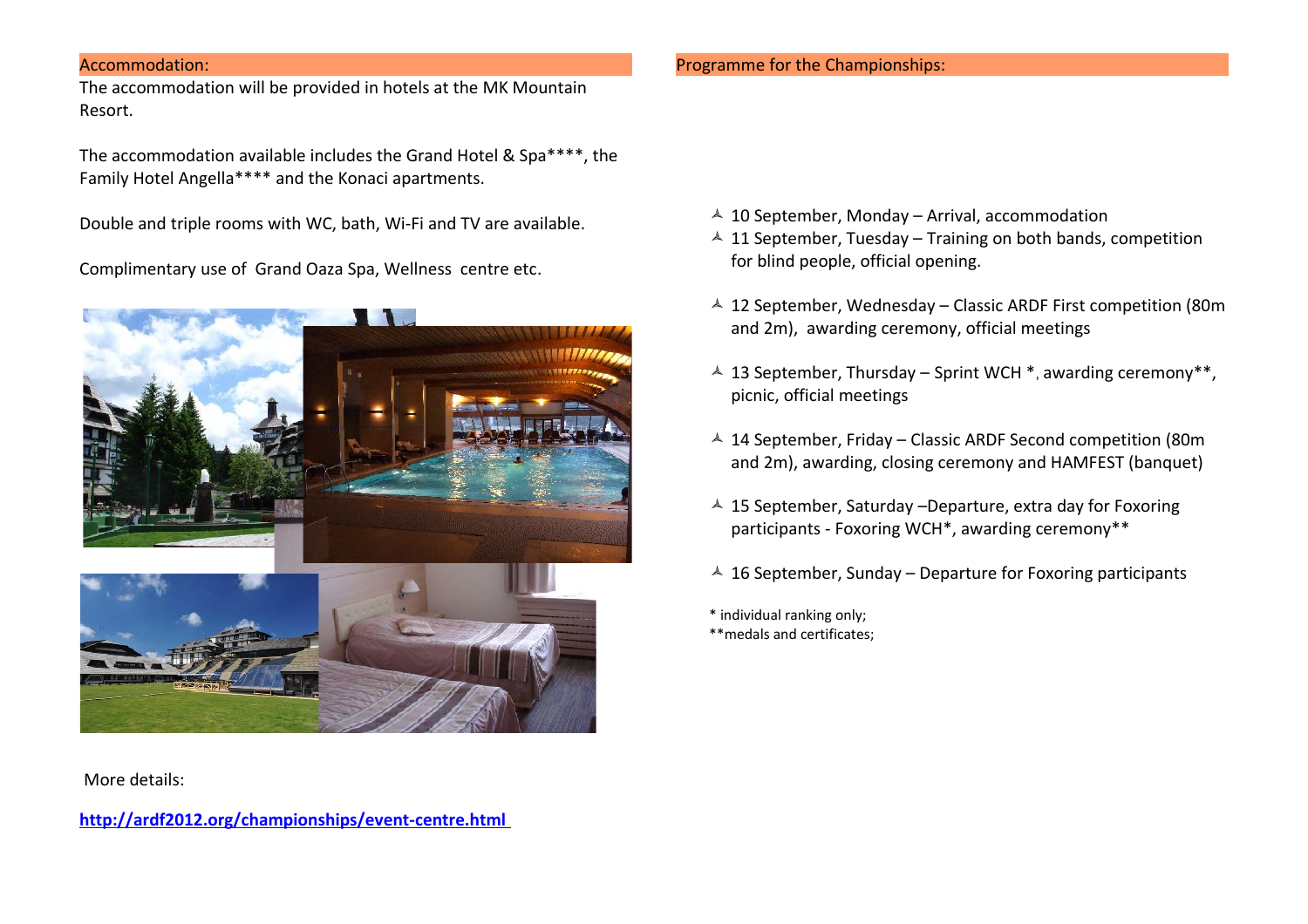Available packages (all prices are in Euros):

|                                    | Competitors & team officials |                          |                          | Guests / visitors        |  |
|------------------------------------|------------------------------|--------------------------|--------------------------|--------------------------|--|
| 1) ARDF WCH                        | if paid before<br>1 July     | if paid after<br>30 June | if paid before<br>1 July | if paid after 30<br>June |  |
| 5 days                             | 330                          | 360                      | 230                      | 250                      |  |
| 2)<br>Extra<br><b>Foxoring day</b> |                              | 55                       |                          |                          |  |

| 3)              |     |
|-----------------|-----|
| <b>ARDF WCH</b> | 100 |
| for the blind 2 |     |
| days            |     |
| 4               |     |
| <b>ARDF WCH</b> | 200 |
| for the blind 5 |     |
| days            |     |

| World Cup 5<br>days/ | 200 |
|----------------------|-----|
| World Cup 3<br>days  | 150 |

A more detailed description of each package can be found in the [appendix 1](http://ardf2012.org/docs/appendix1.pdf)

## 1)

Total package for competitors and Team officials

- this includes: accommodation, transportation to the start and from the finish, maps, souvenirs, picnic and banquet.

2)

This package cannot be used alone.

- this includes: accommodation, transportation to the start and from the finish, maps.

3)

Price for blind competitors and their escort

- this includes: accommodation and souvenirs,

#### 4)

Price for blind competitors and their escort

- this includes: accommodation, transportation to the start and from the finish, souvenirs, picnic and banquet.

#### 5)

Total package for competitors and Team officials.

-this includes: accommodation, transportation to the start and from the finish.

Additional fee for single room 14 EUR per day.

#### **Payment details**

Payment by bank transfer. Bank transfer costs are to be paid by the Society making the payment.

**Ask for a pro-forma invoice with payment instructions.**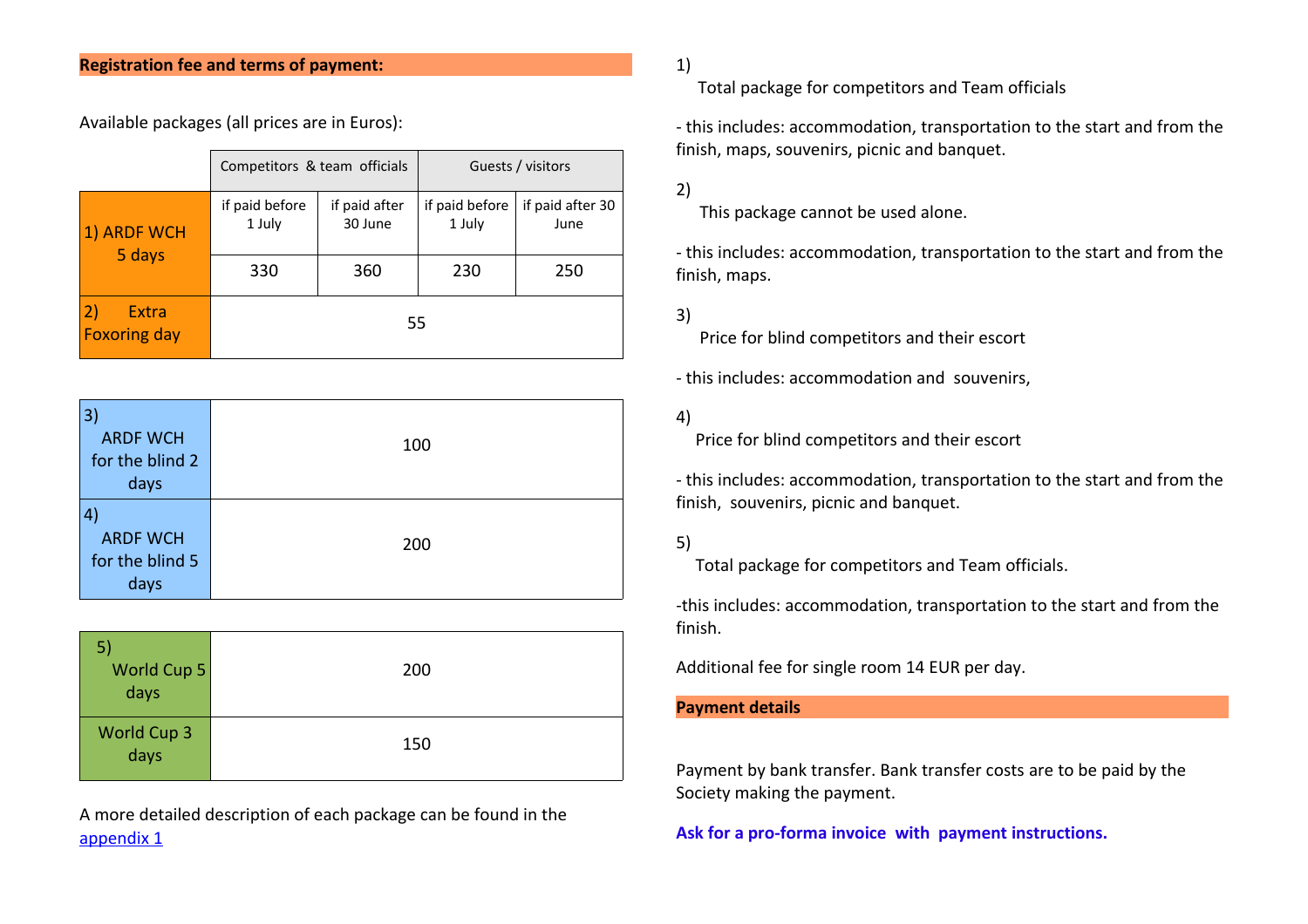#### **Transfers:**

From Belgrade International Airport, bus or railway station and back: Bus - 40 EUR if minimum of 35 persons is reached. Mini bus - 60 EUR

**All transfers from the airport to the hotel and back will be arranged upon request.**

Transfers are not included in the price of the package.

#### Weather:

The weather at this time of the year is stable, sunny, with daily temperatures of 15-20 degrees Celsius.

#### Terrain characteristic:

The competition areas are in close proximity to the Championships centre, about a 20 min bus ride away. The competition area is located at an altitude of between 1500 and 1800 metres asl. Spruce forest of varying runnability, with a lot of detail such as marshes, stones and boulders. Generally hilly.

#### **Out of Bounds (Embargoed) area**

The Kopaonik National Park is out of bounds for all potential participants in ARDF 2012 WCH. Participation in the Kopaonik Open 2012 orienteering competition is forbidden. No surveying or other use of maps in the area is permitted.

Any activity on the area would be considered as attempting to gain an unfair advantage and the offender(s) could be disqualified.

#### **Letter of Intent:**

We have received Letters of Intent from the following countries: Romania (FRR), Serbia (SRS), Bosnia & Herzegovina (ARABIH), Bulgaria (BFRA), Great Britain (RSGB), Belgium (UBA), Russian Federation (SRR), China (CRSA), The Netherlands (VERON), Sweden (SSA), Denmark (EDR), Estonia (EST), Australia (WIA), The Czech Republic (CRC), France (ARDF France), Canada (RAC), Poland (PZK), Belarus (BFRR), Ukraine (UARL), Japan (JARL), Republic of Korea (KARL), Slovenia (ZRS), Switzerland (USKA), USA (ARRL), Norway (NRRL), Hungary (MRASZ), Lithuania (LRMD).

<http://ardf2012.org/entries.html>

#### **Competition rules**

IARU Region 1 rules will be used

Latest version with rules for Classic ARDF, Foxoring and Sprint is

[V 2.10 B / 2012 - valid from January 1st, 2012](http://ardf2012.org/docs/Rules_V210_B_2012.pdf)

ARDF for the blind

<http://ardf2012.org/competition/rules.html>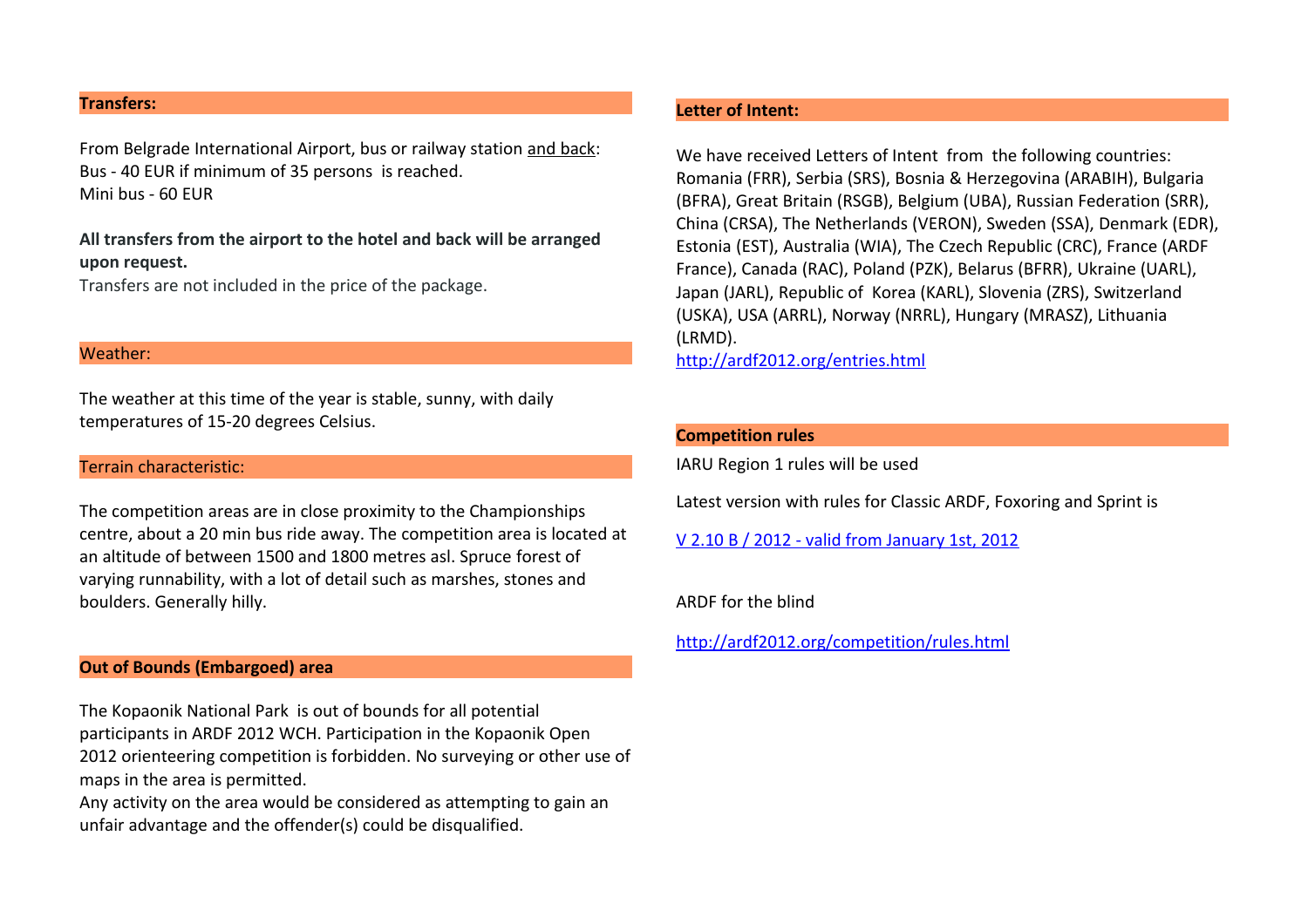## **International Jury**

| PA Nordwaeger     | SM0BGU        | Chairman of the Jury   |
|-------------------|---------------|------------------------|
| Ivan Todorovic    | YU0U          | Siting referee         |
| Jacek Czerwinski  | SP2LQC        | Referee at the Start   |
| Dusan Ceha        | YU1EA         | Referee at the Start   |
| Lars Nordgren     | SM0OY         | Referee at the Finish  |
| Kai Pastor        | DG0YT         | Referee in the terrain |
| Choi Hyeong Moon  | <b>HL4CFN</b> | Referee in the terrain |
| Igor Lazarev      | USOVA         | Referee in the terrain |
| John MacConnachie | VE7GED        | Referee in the terrain |
| Marvin Johnston   | KE6HTS        | Referee in the terrain |
| Jiri Pavlu        | OK2CHE        | Referee in the terrain |
| Yoshio Arai       | <b>JROAIJ</b> | Referee in the terrain |
| Zvonko Colja      | YT1WA         | Secretary of the Jury  |
| Zoran Vukelic     | YU1EP         | Tehnical director      |

## **Tehnical data**

#### **144 MHz CLASSIC**

| RF power:<br>Antenna: | 3W PFP<br>crossed dipoles 3m above ground level    |                            |
|-----------------------|----------------------------------------------------|----------------------------|
| Modulation:           | AM 80%, keying speed: 50 PARIS                     |                            |
| Frequency:            | TX 15 (codes MOE-MO5):<br>finish beacon (code MO): | 144,500 MHz<br>144.900 MHz |

#### **3,5 MHz CLASSIC**

| RF power:<br>Antenna: | 3W<br>8m vertical + 8 m single radial counterpoise |                        |
|-----------------------|----------------------------------------------------|------------------------|
| Modulation:           | A1A, keying speed: 50 PARIS                        |                        |
| Frequency:            | TX 15 (codes MOE-MO5):<br>finish beacon (code MO): | 3.560 MHz<br>3,600 MHz |

#### **3,5 MHz SPRINT EVENT**

| RF power:<br>Antenna: | 1W<br>8m vertical + 8 m single radial counterpoise                                                             |                                                  |
|-----------------------|----------------------------------------------------------------------------------------------------------------|--------------------------------------------------|
| Modulation:           | A1A                                                                                                            |                                                  |
| Frequency:            | TX 15 (codes MOE-MO5):<br>spectators control (code S):<br>TX 1F5F (codes MOE-MO5):<br>finish beacon (code MO): | 3,520 MHz<br>3.540 MHz<br>3.560 MHz<br>3,600 MHz |

#### **3,5 MHz FOXORING**

| RF power:   | TX 15,1F5F (codes MOE-MO5):10mW<br>finish beacon (code MO):                                                       | 1W |                                                  |
|-------------|-------------------------------------------------------------------------------------------------------------------|----|--------------------------------------------------|
| Modulation: | A1A.                                                                                                              |    |                                                  |
| Frequency:  | TX 1,1F,2,2F (codes MOE, MOI):<br>TX 3,3F,4,4F (codes MOS,MOH):<br>TX 5.5F (code MO5)<br>finish beacon (code MO): |    | 3.520 MHz<br>3.540 MHz<br>3,560 MHz<br>3,600 MHz |

The RF field strength of transmitters 1...5 and 1F...5F is adjusted so that:

- the transmitter is clearly audible at its nominal position marked on the map AND at the distance of 30m from its real position
- the transmitter is NOT audible at the distance of 250m from its real position.

Detailed tehnical data you can find on

<http://ardf2012.org/competition/tehnical-data.html>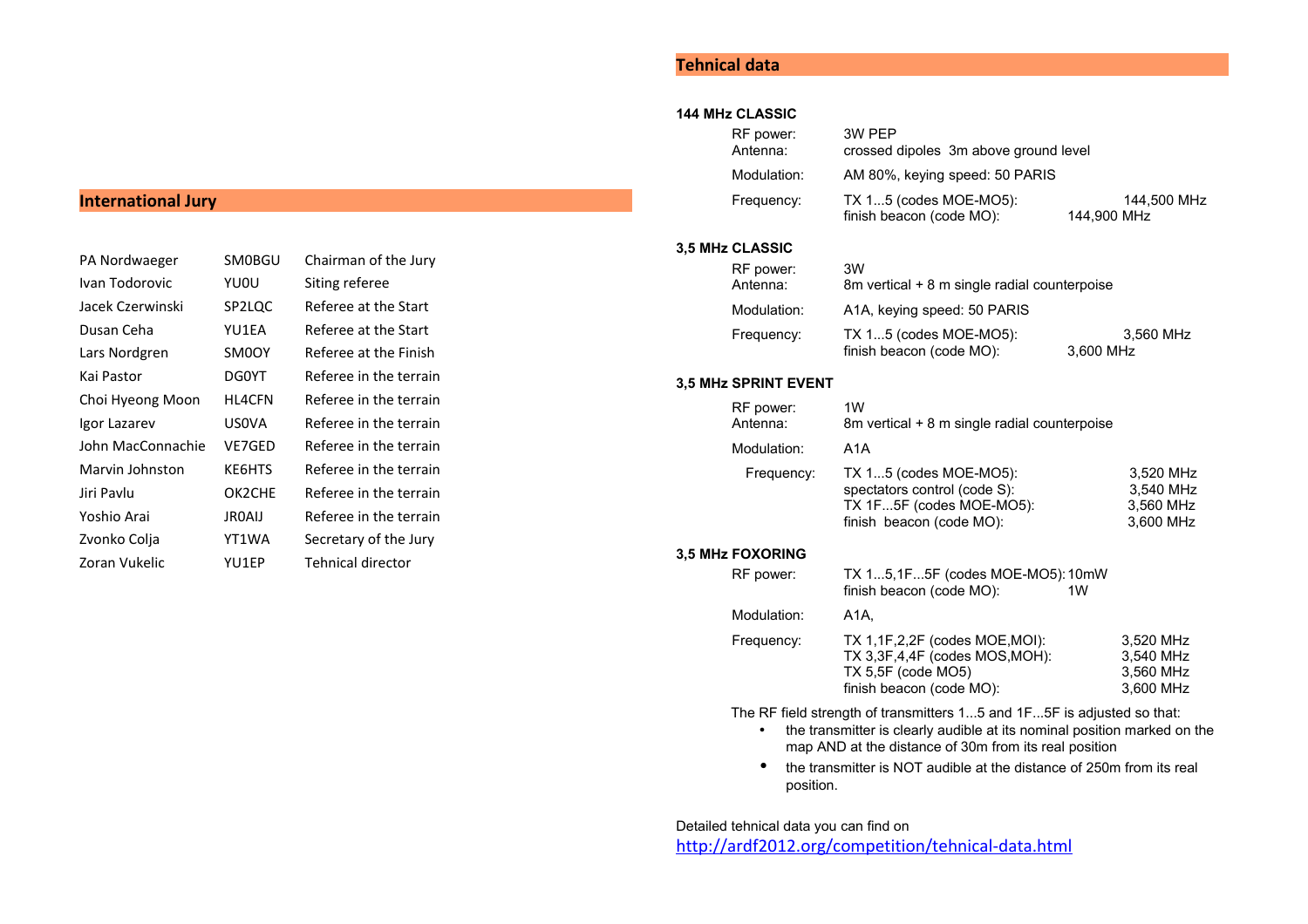#### **Marking devices and time keeping:**



**FiwW** software

#### **Maps**

Scale 1:15000 and 1:10000, Size A3-A4, Colour printing, IOF standard, Non waterproof.

#### **Official application**

If your team wishes to participate in the Championships and you have not yet sent the preliminary application (Letter of intent), please send an Official Application to the organizers at the address below, as soon as possible.

Teams that have sent the LOI please fill in the **Official Application for the 16th World ARDF Championships** and send it to the organizers by  $15<sup>th</sup>$  July.

You can find an excel version of this document at <http://ardf2012.org/download.html>

#### **World Cup:**

An official competition, the **ARDF World CUP,** will be held during the training week prior to the Championships.

There will be 4 competitions. Two on the 2m band and two on the 80m band. The two best results will be used for World Cup ranking. Competitors who take part in all four races have a greater chance of a better result.

More details at [www.ardf2012.org](http://www.ardf2012.org/)

#### **Important notes:**

- All the additional information and following Bulletins will only be distributed to those Societies who have responded and then only to the contact person nominated in the Letter of Intent.

The information will also be available on the web site of the Championships [www.ardf2012.org.](http://www.ardf2012.org/)

(please subscribe to our newsletter).